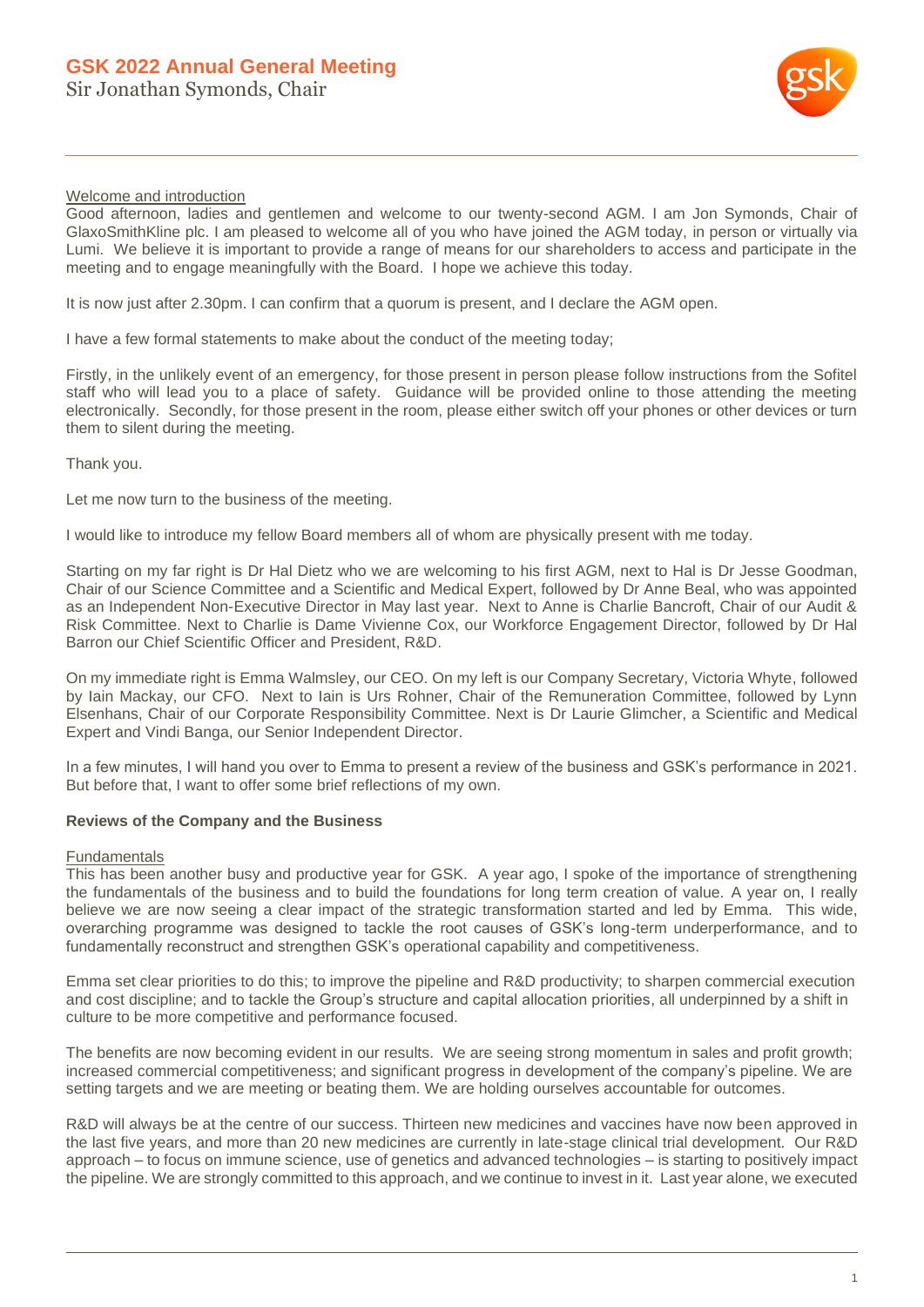

more than 20 deals, securing access to five novel clinical assets plus technologies that expand our capabilities in human genetics and AI.

I am delighted in the appointment of Tony Wood as our new CSO who will take over from Hal Barron on 1 August. Tony is an outstanding and highly respected scientist, and under Hal's leadership, has been a key architect in rebuilding our pipeline. I am also delighted that Hal is demonstrating his conviction to this strategy by staying on the Board and offering his invaluable support and guidance to Tony, Emma and me. I and the Board would like to take this opportunity to say again how enormously grateful we are to Hal for his contribution and the redirections of R&D at GSK that he has driven over recent years. These improvements, to deliver high-quality innovation together with better commercial execution, mean the fundamentals of GSK have been changed and strengthened.

A "step-change" in growth for GSK is now underway. This "step-change" in growth and the demerger of Haleon has enabled us to tackle the long-standing question of capital allocation. The Board wants value to be created from growth and with the ambitious growth targets to 2026 and beyond, we now have the right mix of capital allocation priorities which creates more resources to invest in the future of the business. With this, all the fundamentals have been reset and we can approach the future as a focussed biopharma company with confidence and enthusiasm.

### CH Value Creation

The path to this exciting future will be marked in a few months by the separation of the Haleon business as an independent, category-leading, pure play consumer health business. It's worth reflecting for a moment on how this came about.

The GSK Consumer Health business has been transformed since 2015 through a series of strategic M&A and business development transactions. Beginning with the creation of the Joint Venture with Novartis, the subsequent purchase of Novartis' holding and a further Joint Venture with Pfizer, Emma and the team have created a highly attractive and unique consumer healthcare business with a portfolio of brands and geographic reach unequalled elsewhere in the sector. This is an extraordinary achievement by Emma and the team which we estimate has created more than £15 billion of value for GSK shareholders.

#### Two new companies

We are now in a position where we have two new, ambitious growth companies about to launch. As a standalone company, Haleon will have a highly attractive financial profile, with sector-leading sales growth, an outstanding executive team - and the offer of a compelling new investment for shareholders. GSK will focus purely on biopharmaceuticals, with new declared ambitions for growth and delivery of innovative specialty medicines and vaccines. Importantly, as a result of the demerger, GSK will have a stronger balance sheet, creating new flexibility to invest in growth and innovation.

We have also been making governance changes to support the creation and long-term success of these two companies. Sir Dave Lewis has been appointed designate chair of Haleon and a further five non-executive directors have been appointed so far. Altogether, these appointments offer a strong blend of skills, experience, diversity, and continuity, relevant for Haleon. Two of the Haleon directors will include Vindi Banga and Dame Vivienne Cox who also stand for re-election today. As has been announced, they will both step down from the GSK Board and transition to become members of the Haleon Board after the demerger. I would like to thank them both for their service to GSK and to me personally. Now they will both play an important role in supporting Haleon as a new publicly listed company. Dave is very lucky to have them.

For GSK, the demerger offers the opportunity to deepen the Board's biopharma experience and credentials. Dr Hal Dietz joined the Board in January. Hal is a world-leading expert in human genetics and Professor of genetic medicine at the Johns Hopkins University School of Medicine in the US. Together with the continued involvement of Hal Barron as a Non-Executive Board Director this now means the scientific credentials of GSK's Board are among the strongest in the industry.

You will have seen that earlier today we announced a further appointment, with Dr Vishal Sikka set to join the Board at separation. Vishal is a world leading technologist with extraordinary credentials in AI and machine learning. As a board member of Oracle and BMW he also brings valuable US and corporate experience. As was also stated earlier today, we expect to appoint a further Board Director, with deep biopharma experience, shortly after the separation.